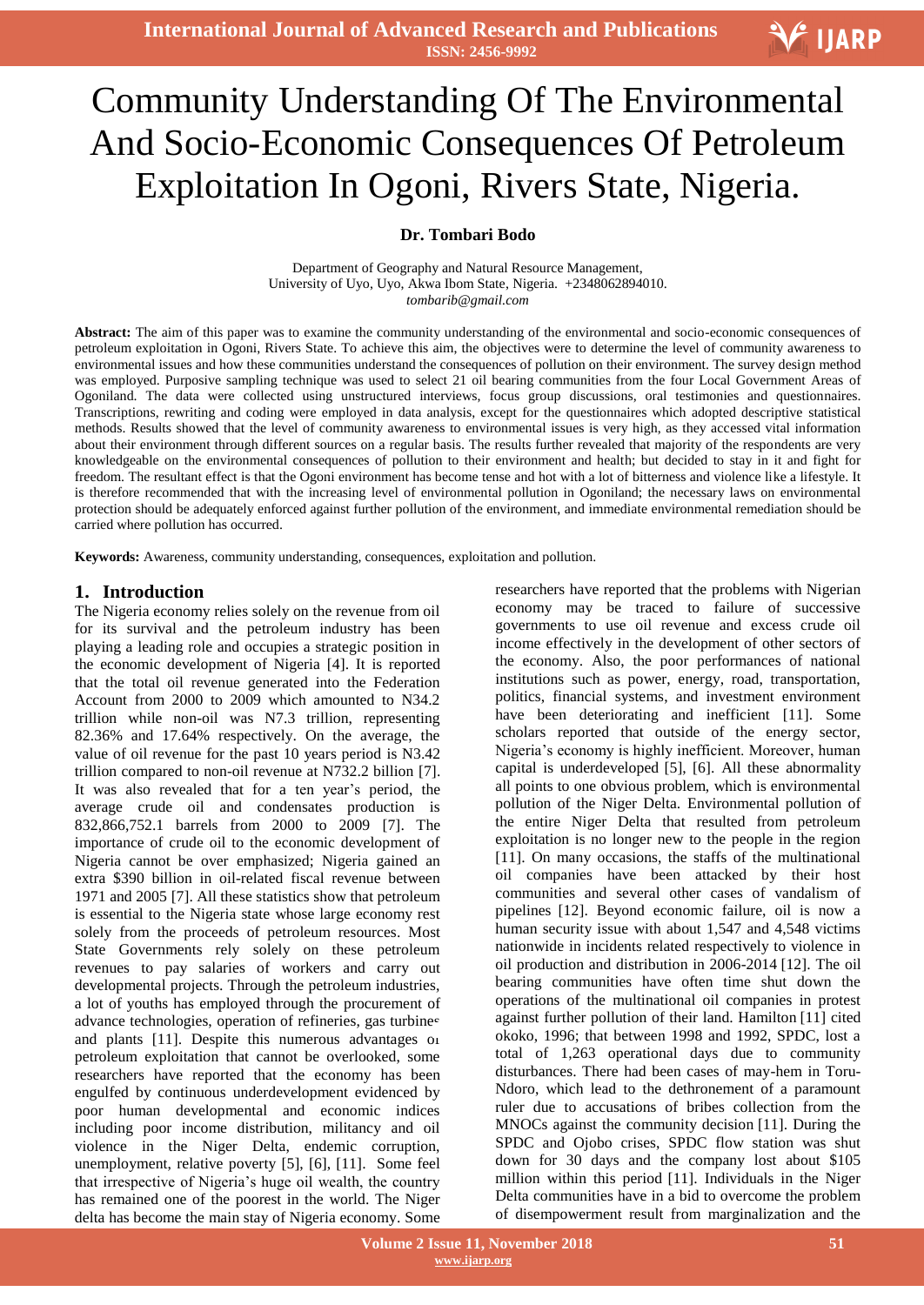

destruction of their local economies and environment; take to sabotage of oil installations [3]. The fishermen and farmers in demand for justice asked for compensation for their rivers and farmlands. The people in the Niger Delta feel cheated and outsmarted from benefiting from their own resources leading to several forms of activism in the past. The people's view and feelings about their environment have not been put into consideration; and several years of oil exploitation has also resulted in an impoverished region [2]. The solutions to this unending pollution and violence in the Ogoniland may lie in solving the problem of the people in line with what they really want, rather than what government want to achieve for the bigger economy.

## **2. Materials and Methods**

The population figures of Ogoni is 950,532 (comprising 218,200; 261,570; 336,267 and 134,495 for Eleme, Gokana, Khana and Tai LGAs respectively) according to the 2006 population census of Nigeria. In order to determine the projected population for this Local Government Areas in Ogoni, the National Population Commission data of 2006 was used as the base year for population projection, using the trend extrapolation technique. The sample size for the respondents was determined from the projected population through the use of the TARO YAMANE sample size determination formula using an annual growth rate of 3.2% [20]. Because of the time constraint and the wide area of coverage for this study; communities were selected based on oil bearing and oil impacted sites. Purposive sampling technique was therefore used to determine the sample. Based on the field survey and the UNEP environmental evaluation and assessment of Ogoniland [19]; there are 30 oil bearing or producing communities in Ogoniland. Out of the 30 oil bearing communities, 21 were selected based on accessibility to the main lines of communication and the security of the communities as observed during reconnaissance survey. The respondents for the study comprised of adult citizens who were 18 years and above in any occupation, that were resident within the Ogoni oil-bearing communities. This empirical study was rooted in primary and secondary data that falls within the realm of understanding of the focus of this study. Secondary data for this study was based on extensive literature review and this has helped to strengthen the arguments of this study. To obtain the primary data, structured questionnaires, informal interviews, oral testimonies, focus group discussions and field observations were used as shown on Table 1. Being qualitative; transcription, transcribing, rewriting and coding were employed in data analysis, except for the questionnaires which adopted descriptive statistical methods such as frequency counts, percentages, means scores.

| <b>Table 1:</b> Data Collection Distribution |  |
|----------------------------------------------|--|
|----------------------------------------------|--|

| <b>LGA</b> | <b>Interview</b> | <b>Focus</b><br>Group | Oral<br><b>Testimony</b> | <b>Ouestionnaire</b> |
|------------|------------------|-----------------------|--------------------------|----------------------|
| Eleme      |                  |                       |                          | 133                  |
| Gokana     |                  |                       |                          | 133                  |
| Khana      |                  |                       |                          |                      |
| Tai        |                  |                       |                          |                      |

*Source: Field work, 2017.*

## **3. Results**

### **Level of Community Awareness to Environmental Issues**

During the field survey, respondents were asked different questions in order to extract information about their awareness to environmental issues. First, the respondents were asked questions on how they get information on the happenings about their community environment and their multiple responses are shown on table 2. The result reveals that majority of the respondents received their information from the happening around their communities through radio programme (96.25%), television programmes (78%), past activists like Ken Saro Wiwa, Ledum Mitee etc (98.75), personal observation (77%), and Community Based Organizations (CBOs) like Movement for the Survival of Ogoni People (MOSOP), Khana Gokana Tai Association (KAGOTE), Ken Saro Wiwa's Associates etc (See table 2). The respondents were further asked of how often they received or had accessed to their information sources and whether the information from these sources was useful in revealing the truths about their environment. The result from the field data reveals that 99.75% of the respondents consider the information they receives as being useful in revealing the truths about their environment. On the other hand, 1% of the respondents consider the information they do received as not being useful to them (See table 3). The field survey also reveals that most of the respondents (98.75) in the study area receive information from their sources mentioned above frequently.

| Table 2: Multiple responses on the information channels |
|---------------------------------------------------------|
| to the respondents                                      |

| S/no           | <b>Source of Information</b>                                             | <b>Multiple</b><br>ticks | $\frac{0}{0}$  |
|----------------|--------------------------------------------------------------------------|--------------------------|----------------|
| 1              | Radio programmes                                                         | 385                      | 96.25          |
| $\overline{c}$ | Television programmes                                                    | 312                      | 78             |
| 3              | Newspaper                                                                | 15                       | 3.75           |
| $\overline{4}$ | <b>Bill boards and Poster</b>                                            | $\Omega$                 | $\theta$       |
| 5              | Pamphlets                                                                | $\Omega$                 | $\Omega$       |
| 6              | International Organization like<br>UNDP, UNEP etc                        | $\Omega$                 | $\theta$       |
| $\overline{7}$ | Past Activists like Ken Saro<br>Wiwa, Ledum Mitee etc.                   | 395                      | 98.75          |
| 8              | Ministry of Environment                                                  | $\Omega$                 | $\Omega$       |
| 9              | Personal Observation                                                     | 311                      | 77             |
| 10             | Experience Over time                                                     | 250                      | 62.50          |
| 11             | Announcements in church                                                  | 150                      | 37.50          |
| 12             | Community/traditional leaders                                            | 15                       | 3.75           |
| 13             | <b>Community Based</b><br>Organizations (CBOs) like<br>MOSOP, KAGOTE etc | 311                      | 77             |
| 14             | Others (please specify)                                                  | $\overline{0}$           | $\overline{0}$ |

#### *Source: Fieldwork, 2017*

 **Volume 2 Issue 11, November 2018 www.ijarp.org**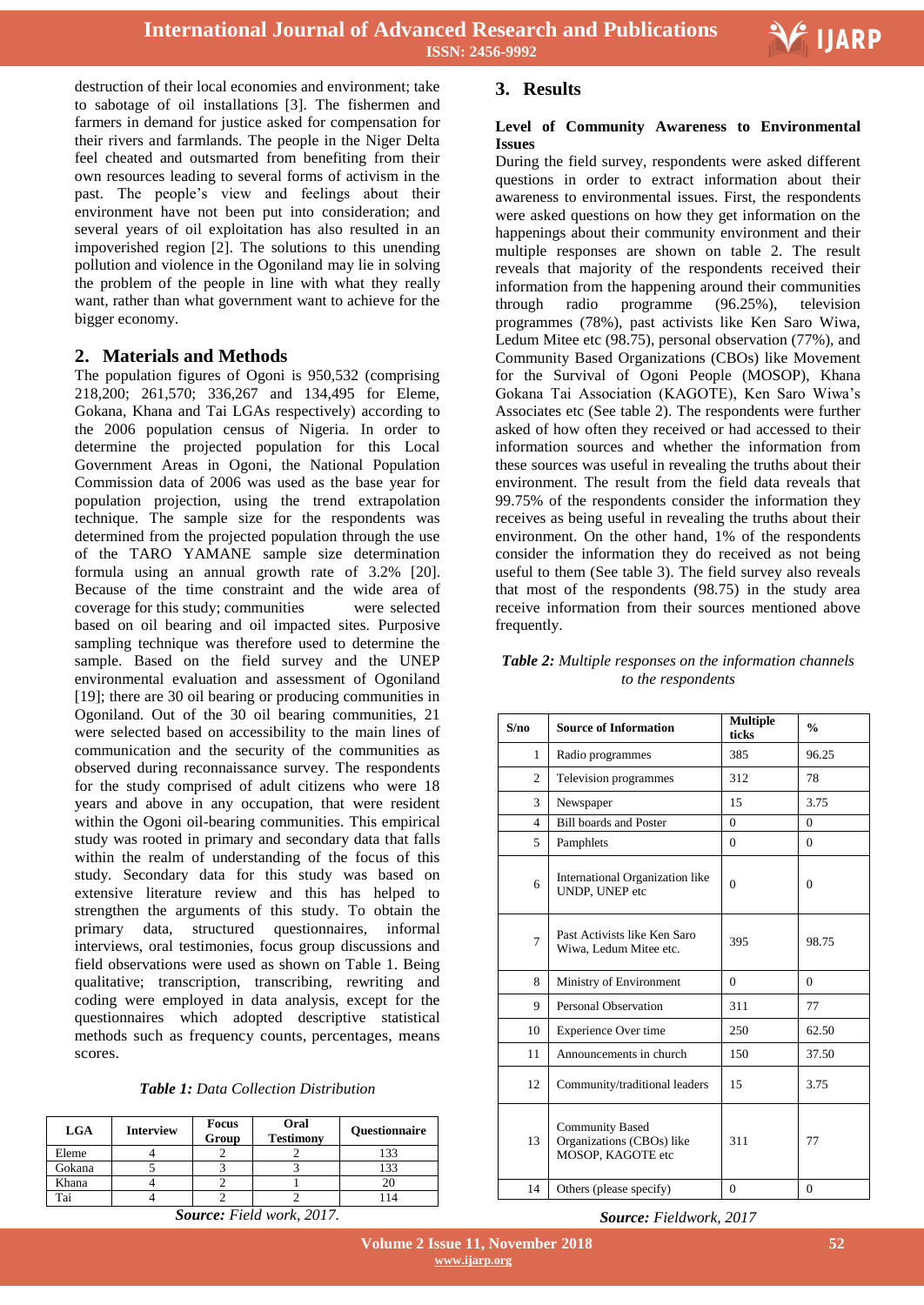

Also, the respondents were also asked whether the knowledge from the information sources have influenced their appreciation and perception of their environment. Majority of the respondents in the study area (65.50%) agreed that they have been greatly influenced, while 34.50% said they were fairly influenced. In an oral testimony conducted at Eleme Local Government Area, Mr Johnson Baate declared "there is no way an Ogoni man will be happy with the situation; our situation has transformed our thinking patterns and it may be difficult to correct"

|  | Table 3: Usefulness of the information sources and effects |  |  |
|--|------------------------------------------------------------|--|--|
|  |                                                            |  |  |

| S/N | <b>Ouestions</b>                                                                                                                                                                | frequency            | $\frac{0}{0}$             |
|-----|---------------------------------------------------------------------------------------------------------------------------------------------------------------------------------|----------------------|---------------------------|
| 1.  | How often do you access<br>these information sources<br>mentioned above on<br>Table 2?<br>Very often<br>Often<br>Not often                                                      | 395<br>5<br>$\Omega$ | 98.75<br>1.25<br>$\Omega$ |
| 2.  | Where the information<br>you received useful in<br>revealing the truths<br>about your environment?<br>Useful<br>Not useful<br>Others                                            | 399<br>1<br>0        | 99.75<br>0.25<br>$\Omega$ |
| 3.  | How has the knowledge<br>from these information<br>sources, influenced your<br>appreciation and<br>perception of your<br>environment?<br><b>YES</b><br>N <sub>O</sub><br>Others | 399<br>1<br>$\Omega$ | 99.75<br>0.25<br>$\Omega$ |

*Source: Fieldwork, 2017.*

#### **The consequences of petroleum exploitation**

The data collected from the field survey on whether the community dwellers understand the environmental and socio-economical consequences of pollution reveals that the respondents (99.25% of them) are very familiar with their community environment and they also claimed that their community environment was very healthy before the advent of exploitation of petroleum as shown on Table 4. The respondents in the study area acknowledged that their communities are being polluted. 4.5 % of the respondents ascribed the responsibility of the pollution to the community elders/chiefs; 25% of the respondents blame the militant groups for the pollution, while 71.75% of the respondents blame the Multinational oil companies for the pollution of their environment. Majority of the respondents (98.75%) also expressed full awareness of the implication of environmental pollution. 22.25% of the respondents also said they have relocated from their formal residence due to the intensity of pollution in the area they relocated from (See Table 4).

| <b>Table 4:</b> Environmental and Socio-Economic |
|--------------------------------------------------|
| Consequences of Pollution                        |

| Questions                                                                                                                                                                                                               | Frequency                                           | $\frac{0}{0}$                                     |
|-------------------------------------------------------------------------------------------------------------------------------------------------------------------------------------------------------------------------|-----------------------------------------------------|---------------------------------------------------|
| How long have you lived in this<br>community?<br>$0-10$ years<br>$10-20$ years<br>20-30years<br>$30-40$ years<br>$40-50$ years<br>$>50$ years                                                                           | 26<br>130<br>114<br>90<br>25<br>15                  | 6.50<br>32.25<br>28.50<br>22.90<br>6.25<br>3.75   |
| How well do you know about your<br>community environment?<br>Very well<br>Not too well<br>Others<br>Where you living in this<br>community before the discovery of<br>petroleum?                                         | 397<br>3<br>$\theta$                                | 99.25<br>0.75<br>0                                |
| <b>YES</b><br>N <sub>O</sub>                                                                                                                                                                                            | 15<br>385                                           | 3.75<br>96.25                                     |
| How was community life before<br>the discovery of petroleum?<br>Very healthy<br>Not healthy<br>Others                                                                                                                   | 400<br>$\Omega$<br>$\overline{0}$                   | 100<br>$\theta$<br>0                              |
| Do you see your community<br>environment as being polluted?<br><b>YES</b><br>N <sub>O</sub><br>If YES, who is responsible?<br>Community elders/chiefs<br><b>Militant Group</b><br>Multinational Oil companies<br>others | 400<br>$\Omega$<br>18<br>100<br>287<br>$\mathbf{0}$ | 100<br>$\theta$<br>4.5<br>25<br>71.75<br>$\Omega$ |
| How are you adapting to the<br>polluted environment?<br>Easily<br>Not easily<br>Relocation<br>Others                                                                                                                    | $\Omega$<br>311<br>89<br>0                          | 0<br>77.75<br>22.25<br>$\theta$                   |
| Do you know the implication of<br>environmental pollution to your<br>health and environment?<br>YES<br>NO.                                                                                                              | 395<br>5                                            | 98.75<br>1.25                                     |

*Source: Fieldwork, 2017*

In one of the oral testimonies conducted, King Letam Doba of Kala Kingdom declared, "I am a legal practitioner with specialization in oil and gas, and international law of the sea; as a king of my clan, I am fully familiar with my community environment and the Ogoni atmosphere. My environment and the entire Ogoni atmosphere are polluted specifically by the Shell Petroleum Development Company, (SPDC)". In the focus group meeting held in Community Primary School in Biara, Mr. Barika Friday remarked thus, "the pollution of the entire Ogoni environment is already a well known fact by everyone and the Shell Petroleum Development Company, (SPDC) is the sole culprit".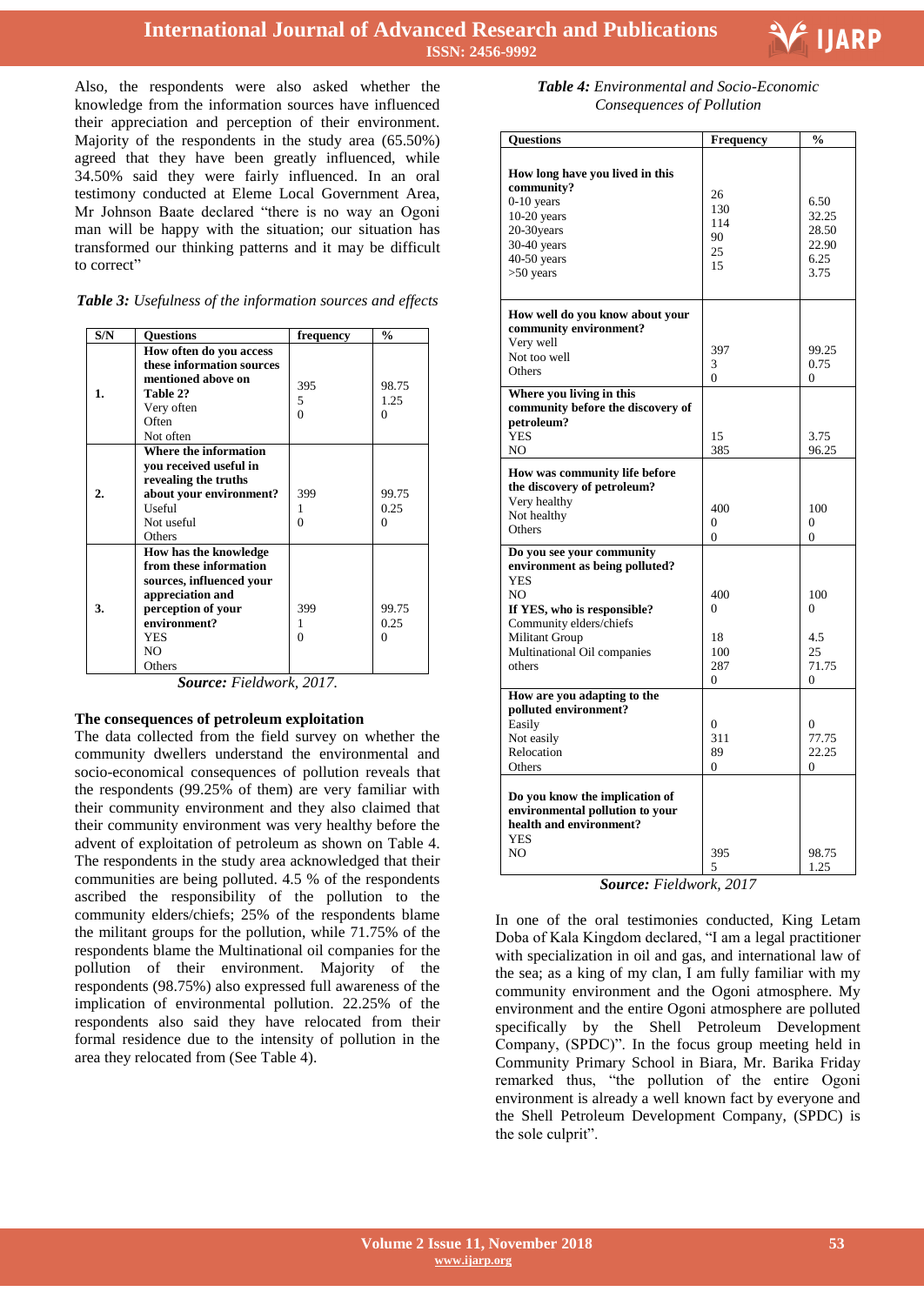

# **4. Discussion**

The level of awareness of the respondents to environmental issues is very high, as they access their vital information about their community through different sources with majority of the information received were through radio (96.25%) television (78%) and past activist (98.75%). This finding is in conformity with works of Orubu [16], who assert that "there is now full awareness in the Niger Delta region about their resource". The people of Niger Delta are very sensitive to oil related problems [17] and this is very true for the Ogoni people. The respondent in the study area receives these volumes of information about their community environment continuously. From observation, it was discovered that the people in the study area are very eager to sort vital information about their community environment themselves and could go to any length to get this their needed information. This could be because majority the people in the area are literate and can present their arguments analytically where the need arises. This could also be because of the result of past environmental advocacy that has stirred them up to fight for their freedom. They are also able to extract all the needed information with ease and accuracy. What this clearly shows is that the people cannot be deceived anymore about their own safety and wellbeing. This simply means that the leaders should be more careful as to what information they passed down to these community dwellers. This is because they seem to have different verifiable information sources from even from far beyond their environment. From field observation and reports from key informant; when the people receive information they strongly believe to be false or untrue, they could react violently to it. This assertion is in conformity with the works of Orubu [16], Agwu [1], and Eromosele [9]. Also from our observation, it was discovered that most of the violence and riots within the community were due to false information being passed to them either by the community representatives or the government personnel. The community sees such person coming to deceive them as "Vultures". The perception of the respondents in the study has been changed completely by the information they have been receiving frequently about their environment to the extent that they no longer believe what the government has to say or what the community leaders has to say because they believe they are all lies. According to Agwu [1], the people have more facts and such could repel any false knowledge. The respondents in the study area are very familiar with their community environment and have all lived in their communities for more than 10 years (See table 4). So, the community members have stayed in their community long enough to understand the changes they see around them. Before advent of petroleum exploitation the community was very healthy and the general atmosphere was peaceful and refreshing like the respondents all confessed (see table 4). This statement confirmed Ken Saro Wiwa's assertion that Ogoniland was once a land with beautiful atmosphere and greenly vegetables [18]. From the field observation, it was observed that the entire Ogoni environment is tense, and cold with a lot of bitterness like a lifestyle. UNEP in 2011 asserted that the entire environment in Ogoniland is polluted and cause serious damaged to the environment [19]. This atmosphere and attitude may have been created

 by years of agitating for years of resource control, clashes with the military and the Multinational oil companies; and this whole situation has turned them into a very aggressive opposing forces. Majority of the respondents sees the adapting to a polluted environment as a very difficult task to do, as 22% of the respondents have already relocated from their places of residence to a new location due to intense pollution in that region. The people in the study area are very knowledgeable on the environmental consequences of pollution to their environment and their health, but they are basically indigenous people and cannot move away from their communities because of pollution; rather they want to stay and fight for their freedom. Also the cost of accommodation elsewhere is so high that they are able to afford a new accommodation and job as well. The assertion of the people that petroleum exploitation has its associated consequences is in conformity with the report of previous scholars (a few examples include those by Famuyiwa [10], Eromosele [9], Olomo and Omene [14] and Onosode [15].

# **5. Conclusion and Recommendation**

The people of Ogoni are adequately informed about their environment and the consequences of pollution resulting from petroleum exploitation are well known to them. In order to draw government attention to plight, they have resorted to violence and protect as a means of participation and public awareness. The necessary laws on environmental protection should be adequately enforced by the government against further pollution of the environment and where pollution has occurred, an immediate remediation of such environment should be carried out. The people should be provided with the essential basic amenities and developmental projects for them to feel the benefits of the resource in their environment. This will help in building trust of the people for the government and the Multinational oil companies.

# **Acknowledgements**

I want to express my gratitude to Prof. I.E Ukpong, Dr. R. Wilcox, Dr. U.J. Ituen, Dr. E.M Akpabio, Dr. A.M. Imikan and Dr. I. E. Ansa for their academic mentorship, disposition and numerous advices all through this research. Not forgetting my field assistants, Mr. Baribor Banaavule, Mr. Kilsi-Fred Naadugha and Mr. Batombari Gbidum Gimah; I am grateful for all your contributions.

## **References**

- [1]. Agwu, M.O. (2013). Community Participation and Sustainable Development in the Niger Delta. British Journal of Education, Society and Behavioural Science. 3(1): 33-46, 2013.
- [2]. Akpan N.S and Akpabio E.M (2003). Youth restiveness and violence in the Niger Delta Region of Nigeria: Implications and suggested solutions. International Journal of Development Issues. 2(2): Pages 37-58
- [3]. Akpomuvie, O.B (2011). Tragedy of Commons: Analysis of Oil Spillage, Gas Flaring and Sustainable Development of the Niger Delta of Nigeria. Journal of Sustainable